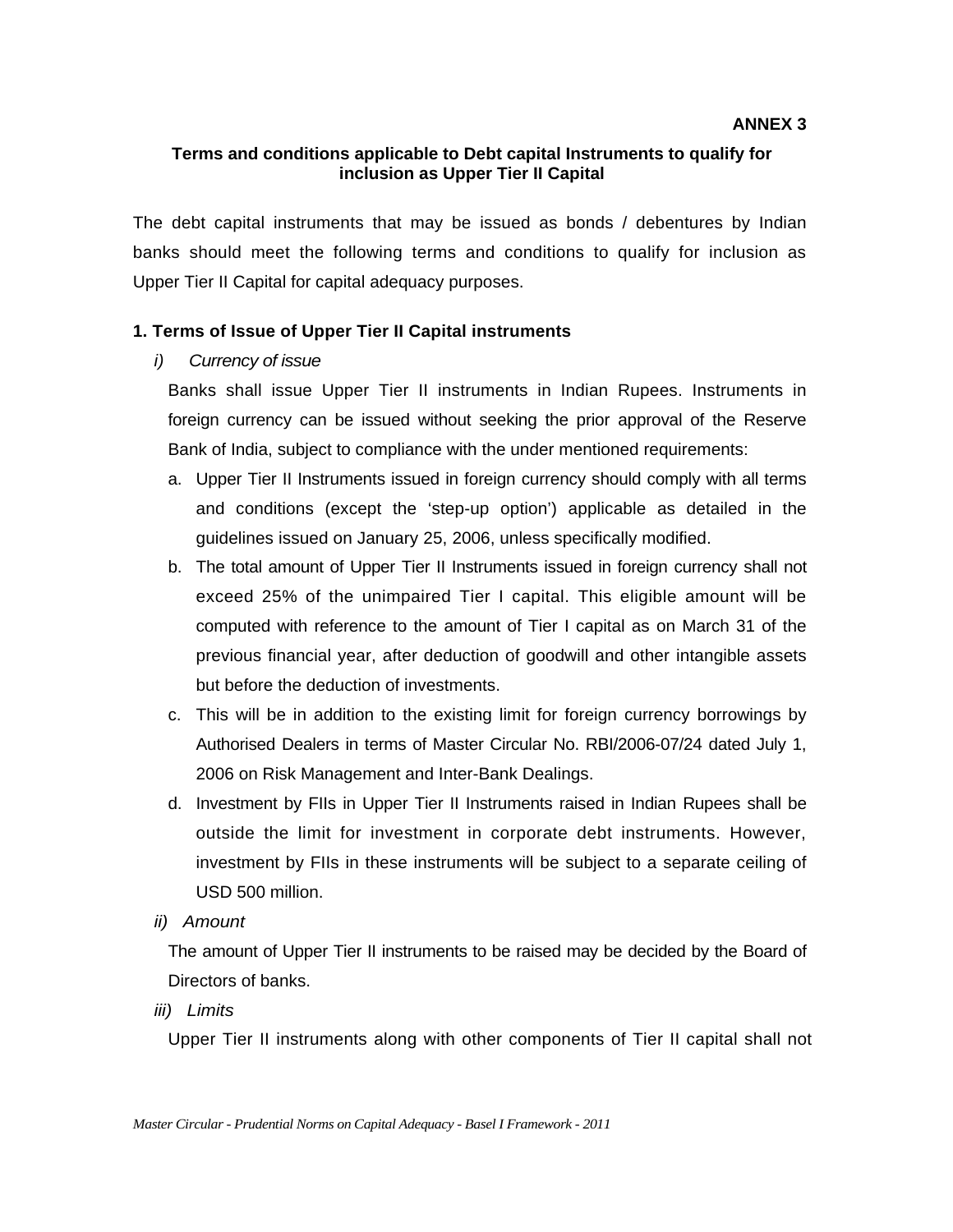exceed 100% of Tier I capital. The above limit will be based on the amount of Tier I capital after deduction of goodwill and other intangible assets but before the deduction of investments.

#### *iv) Maturity period*

The Upper Tier II instruments should have a minimum maturity of 15 years.

#### *v) Rate of interest*

The interest payable to the investors may be either at a fixed rate or at a floating rate referenced to a market determined rupee interest benchmark rate.

#### *v i ) Options*

Upper Tier II instruments shall not be issued with a 'put option' or a 'step-up option'. However banks may issue the instruments with a 'call option' subject to strict compliance with each of the following conditions:

o Call options may be exercised only if the instrument has run for at least ten years;

o Call options shall be exercised only with the prior approval of RBI (Department of Banking Operations & Development). While considering the proposals received from banks for exercising the call option the RBI would, among other things, take into consideration the bank's CRAR position both at the time of exercise of the call option and after exercise of the call option.

#### *vii) Lock-In Clause*

a. Upper Tier II instruments shall be subjected to a lock-in clause in terms of which the issuing bank shall not be liable to pay either interest or principal, even at maturity, if

o the bank's CRAR is below the minimum regulatory requirement prescribed by RBI, or

o the impact of such payment results in bank's CRAR falling below or remaining below the minimum regulatory requirement prescribed by RBI.

b. However, banks may pay interest with the prior approval of RBI when the impact of such payment may result in net loss or increase the net loss provided CRAR remains above the regulatory norm. For this purpose 'Net Loss' would mean either (a) the accumulated loss at the end of the previous financial year;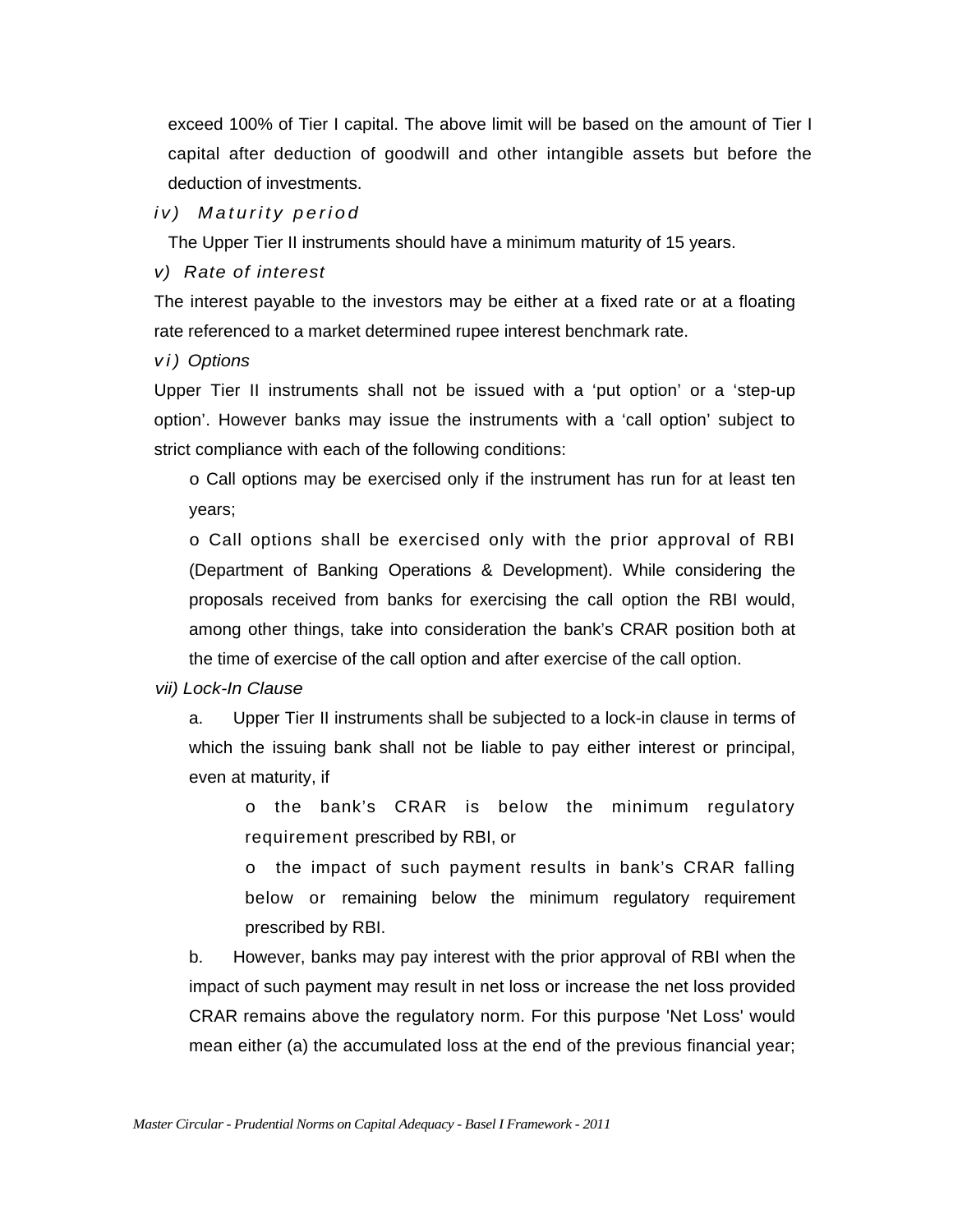or (b) the loss incurred during the current financial year.

c. The interest amount due and remaining unpaid may be allowed to be paid in the later years in cash/ cheque subject to the bank complying with the above regulatory requirement. While paying such unpaid interest and principal, banks are allowed to pay compound interest at a rate not exceeding the coupon rate of the relative Upper Tier II bonds, on the outstanding principal and interest.

d. All instances of invocation of the lock-in clause should be notified by the issuing banks to the Chief General Managers-in-Charge of Department of Banking Operations & Development and Department of Banking Supervision of the Reserve Bank of India, Mumbai.

*viii) Seniority of claim* 

The claims of the investors in Upper Tier II instruments shall be

o Superior to the claims of investors in instruments eligible for inclusion in Tier I capital; and

o Subordinate to the claims of all other creditors.

*ix) Discount* 

The Upper Tier II instruments shall be subjected to a progressive discount for capital adequacy purposes as in the case of long-term subordinated debt over the last five years of their tenor. As they approach maturity these instruments should be subjected to progressive discount as indicated in the table below for being eligible for inclusion in Tier II capital.

| <b>Remaining Maturity of Instruments</b>      | Rate of Discount (%) |
|-----------------------------------------------|----------------------|
| Less than one year                            | 100                  |
| One year and more but less than two years     | 80                   |
| Two years and more but less than three years  | 60                   |
| Three years and more but less than four years | 40                   |
| Four years and more but less than five years  | 20                   |

# *x) Redemption*

Upper Tier II instruments shall not be redeemable at the initiative of the holder. All redemptions shall be made only with the prior approval of the Reserve Bank of India (Department of Banking Operations & Development).

*xi) Other conditions*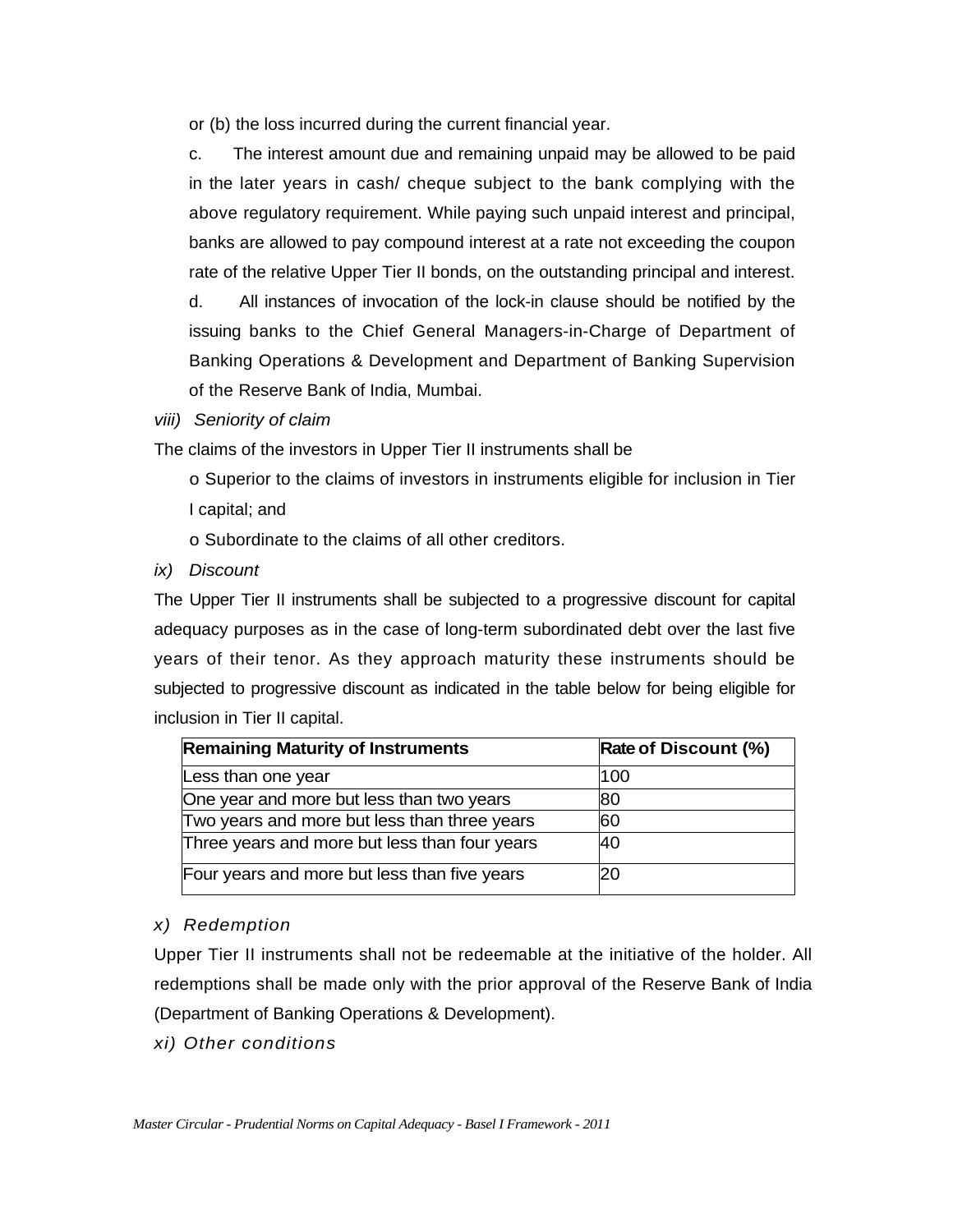- (i) Upper Tier II instruments shall be fully paid-up, unsecured, and free of any restrictive clauses.
- (ii) Investment in Upper Tier II instruments by FIIs shall be within the limits as laid down in the ECB Policy for investment in debt instruments. In addition, NRIs shall also be eligible to invest in these instruments as per existing policy.
- (iii) Banks should comply with the terms and conditions, if any, stipulated by SEBI/other regulatory authorities in regard to issue of the instruments.

### **2. Compliance with Reserve Requirements**

- (i) The funds collected by various branches of the bank or other banks for the issue and held pending finalisation of allotment of the Upper Tier II Capital instruments will have to be taken into account for the purpose of calculating reserve requirements.
- (ii) The total amount raised by a bank through Upper Tier II instruments shall be reckoned as liability for the calculation of net demand and time liabilities for the purpose of reserve requirements and, as such, will attract CRR/SLR requirements.

### **3. Reporting Requirements**

Banks issuing Upper Tier II instruments shall submit a report to the Chief General Manager-in-charge, Department of Banking Operations & Development, Reserve Bank of India, Mumbai giving details of the debt raised, including the terms of issue specified at item 1 above together with a copy of the offer document soon after the issue is completed.

### **4. Investment in Upper Tier II instruments issued by other banks/ FIs**

- A bank's investment in Upper Tier II instruments issued by other banks and financial institutions will be reckoned along with the investment in other instruments eligible for capital status while computing compliance with the overall ceiling of 10 percent for cross holding of capital among banks/FIs prescribed vide circular DBOD.BP.BC.No.3/ 21.01.002/ 2004- 05 dated July 6, 2004 and also subject to cross holding limits.
- Bank's investments in Upper Tier II instruments issued by other banks/ financial institutions will attract a 100% risk weight for capital adequacy purposes.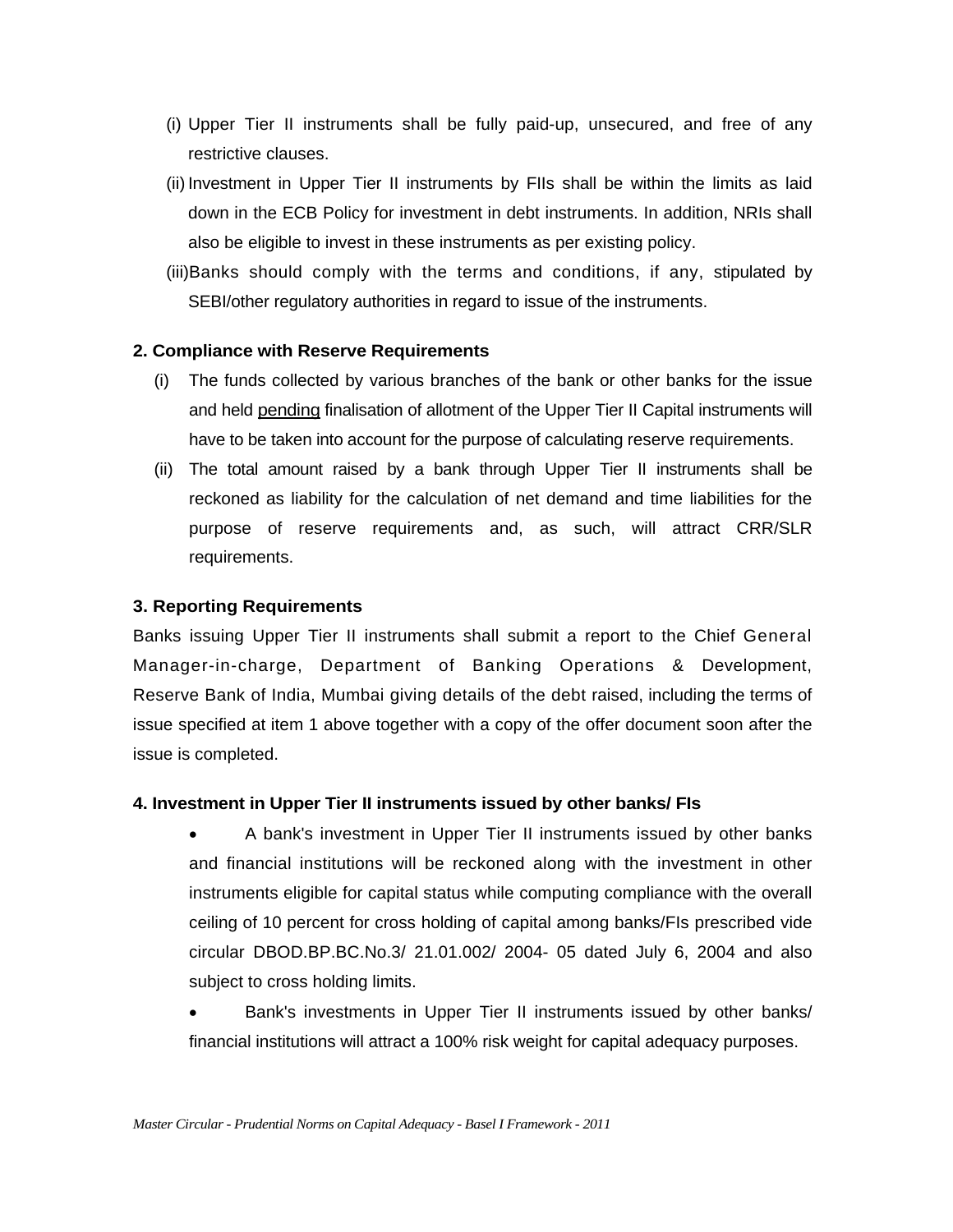# **5. Grant of advances against Upper Tier II instruments**

Banks shall not grant advances against the security of the Upper Tier II instruments issued by them.

### **6. Classification in the Balance sheet**

Banks may indicate the amount raised by issue of Upper Tier II instruments by way of explanatory notes / remarks in the Balance Sheet as well as under the head" Hybrid debt capital instruments issued as bonds/debentures" under Schedule 4 - ' Borrowings'.

# **7. Raising of Upper Tier II Instruments by foreign banks in India**

Foreign banks in India may raise Head Office (HO) borrowings in foreign currency for inclusion as Upper Tier II capital subject to the same terms and conditions as mentioned in items 1 to 5 above for Indian banks. In addition, the following terms and conditions would also be applicable:

# *i) Maturity period*

If the amount of Upper Tier II capital raised as Head Office borrowings is in tranches, each tranche shall be retained in India for a minimum period of fifteen years.

### *ii) Rate of interest*

Rate of interest on Upper Tier II capital raised as HO borrowings should not exceed the on-going market rate. Interest should be paid at half-yearly rests.

# *iii) Withholding tax*

Interest payments to the HO will be subject to applicable withholding tax.

# *iv) Documentation*

The foreign bank raising Upper Tier II capital as HO borrowings should obtain a letter from its HO agreeing to give the loan for supplementing the capital base for the Indian operations of the foreign bank. The loan documentation should confirm that the loan given by Head Office shall be eligible for the same level of seniority of claim as the investors in Upper Tier II debt capital instruments issued by Indian banks. The loan agreement will be governed by and construed in accordance with the Indian law.

### *v) Disclosure*

The total eligible amount of HO borrowings shall be disclosed in the balance